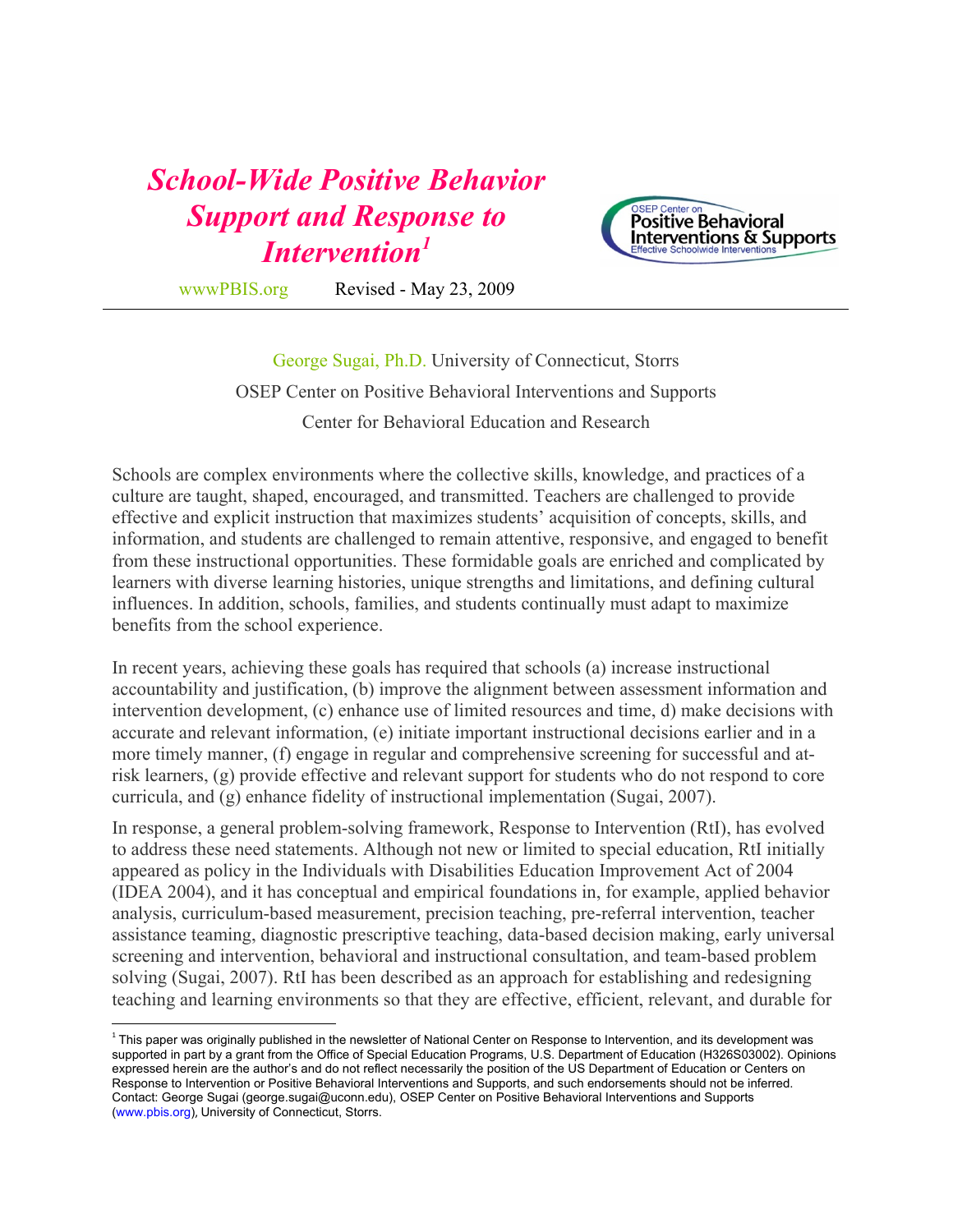all students, families, and educators (Sugai, 2007). Specifically, RtI is shaped by six defining characteristics (Brown-Chidsey & Steege, 2005; Christ, Burns, & Ysseldyke, 2005; Fuchs & Deschler, 2007; Fuchs & Fuchs, 2007; Fuchs, Mock, Morgan, & Young, 2003; Gresham, 2005; Gresham et al., 2005; Kame'enui, 2007; National Association of State Directors of Special Education, 2006; Severson, Walker, Hope-Doolittle, Kratochwill, & Gresham, 2007):

- 1. *Universal screening:* Learner performance and progress should be reviewed on a regular basis and in a systematic manner to identify students who are a) making adequate progress, b) at some risk of failure if not provided extra assistance, or c) at high risk of failure if not provided specialized supports.
- 2. *Data-based decision making and problem solving:* Information that directly reflects student learning based on measurable and relevant learning criteria and outcomes should be used to guide decisions regarding instructional effectiveness, student responsiveness, and intervention adaptations and modifications.
- 3. *Continuous progress monitoring:* Student progress should be assessed on a frequent and regular basis to identify adequate or inadequate growth trends and support timely instructional decisions.
- 4. *Student performance:* Priority should be given to using actual student performance on the instructional curriculum to guide decisions regarding teaching effectiveness and learning progress.
- 5. *Continuum of evidence-based interventions:* An integrated and linked curriculum should be available such that:
	- a. A core curriculum is provided for all students;
	- b. A modification of this core is arranged for students who are identified as nonresponsive, and
	- c. A specialized and intensive curriculum is developed for students whose performance is deemed nonresponsive to the modified core. Elements of this continuum must have empirical evidence to support efficacy (intervention is linked to outcome), effectiveness (intervention outcomes are achievable and replicable in applied settings), relevant (intervention can be implemented by natural implementers and with high fidelity), and durable (intervention implementation is sustainable and student outcomes are durable).
- 6. *Implementation fidelity:* Team-based structures and procedures are in place to ensure and coordinate appropriate adoption and accurate and sustained implementation of the full continuum of intervention practices.

Although most RtI implementation efforts have focused on academic curriculum and instructional practices (e.g., early literacy and numeracy), applications of the RtI framework also are represented in the implementation of School-wide Positive Behavior Support (SWPBS) practices and systems (Sugai et al., 2000). A comparison of RtI applications in early literacy and social behavior reveals similarities within core RtI characteristics (see Figure 1).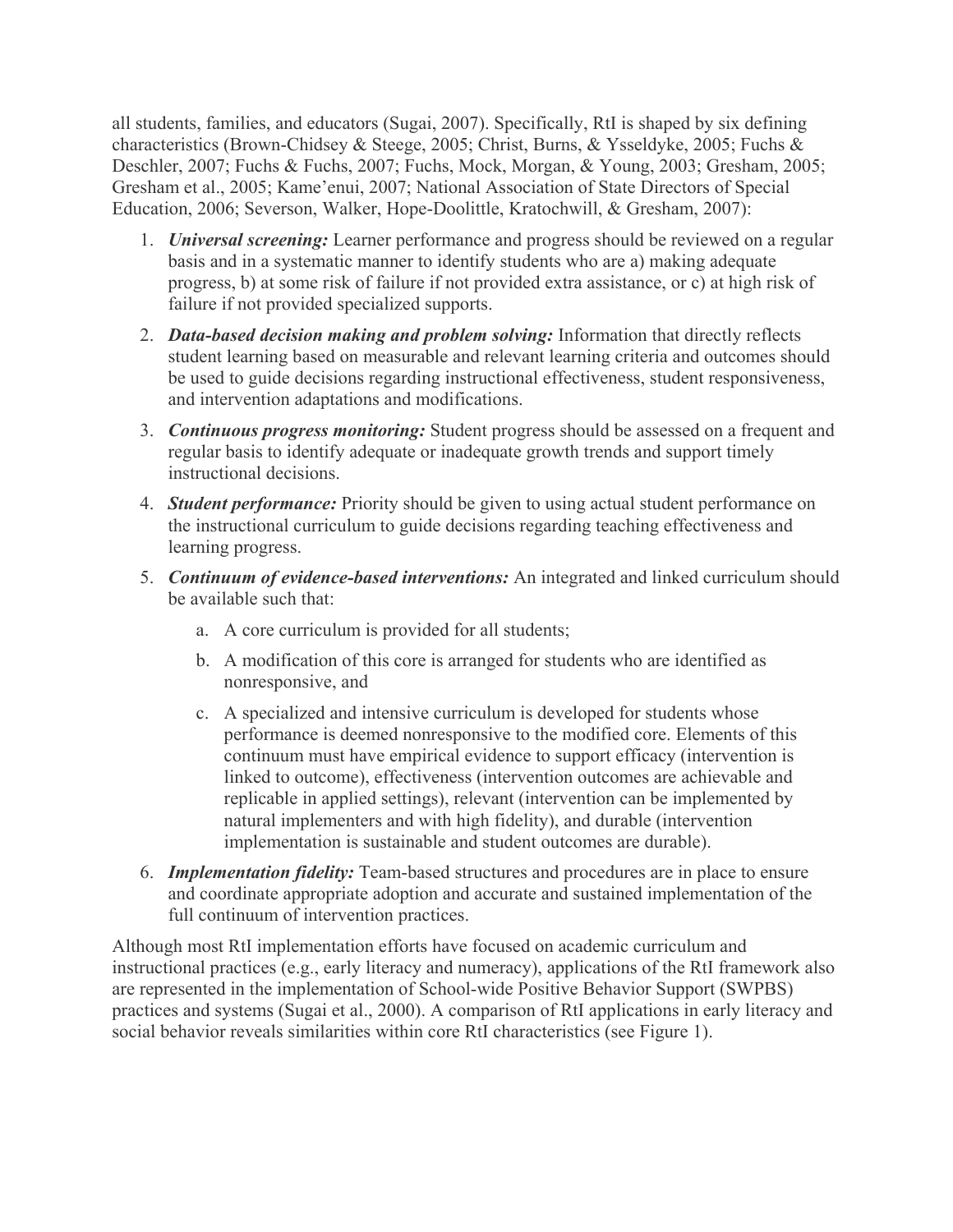| <b>RtI Application Examples</b>          |                                                                                                  |                                                                                                                                                                                                               |
|------------------------------------------|--------------------------------------------------------------------------------------------------|---------------------------------------------------------------------------------------------------------------------------------------------------------------------------------------------------------------|
|                                          | <b>EARLY READING/LITERACY</b>                                                                    | <b>SOCIAL BEHAVIOR</b>                                                                                                                                                                                        |
| <b>TEAM</b>                              | General educator, special<br>educator, reading specialist, Title I,<br>school psychologist, etc. | General educator, special educator,<br>behavior specialist, Title I, school<br>psychologist, etc.                                                                                                             |
| <b>UNIVERSAL</b><br><b>SCREENING</b>     | Curriculum based measurement                                                                     | SSBD, record review, gating                                                                                                                                                                                   |
| <b>PROGRESS</b><br><b>MONITORING</b>     | Curriculum based measurement                                                                     | ODR, suspensions, behavior<br>incidents, precision teaching.                                                                                                                                                  |
| <b>EFFECTIVE</b><br><b>INTERVENTIONS</b> | 5-specific reading skills; phonemic<br>awareness, phonics, fluency,<br>vocabulary, comprehension | Direct social skills instruction, positive<br>reinforcement, token economy, active<br>supervision, behavioral contracting,<br>group contingency management,<br>function-based support, self-<br>m an agem ent |
| <b>DECISION</b><br><b>MAKING RULES</b>   | Core, strategic, intensive                                                                       | Prim ary, secondary, tertiary tiers                                                                                                                                                                           |

*Figure 1: Comparison of RtI in Literacy and Social Behavior* 

SOURCE: Sugai, G., (August 1, 2007). *School-wide positive behavior support and responsiveness-to-intervention.* Keynote presentation to and paper for the Southern Maryland PBIS Summer Regional Conference. Waldorf, MD. Reprinted with permission.

A particularly important feature of SWPBS and RtI is an emphasis on prevention (see Figure 2), which has its roots in public health and disease control and occurs at three levels:

- 1. Primary tier prevention: All students are exposed to a core social behavior curriculum to prevent the development of problem behavior and to identify students whose behaviors are not responsive to that core.
- 2. Secondary tier prevention: Supplemental social behavior support is added to reduce the current number and intensity of problem behavior.
- 3. Tertiary tier prevention: Individualized and intensive behavior support is developed to reduce complications, intensity, and/or severity of existing problem behavior.

This three-tiered prevention logic has direct application to both academic and social behavior supports (Kame'enui, 2007; Lane et al., 2007; O'Shaughnessy, Lane, Gresham, & Beebe-Frankenberger, 2003; Sadler & Sugai, in press).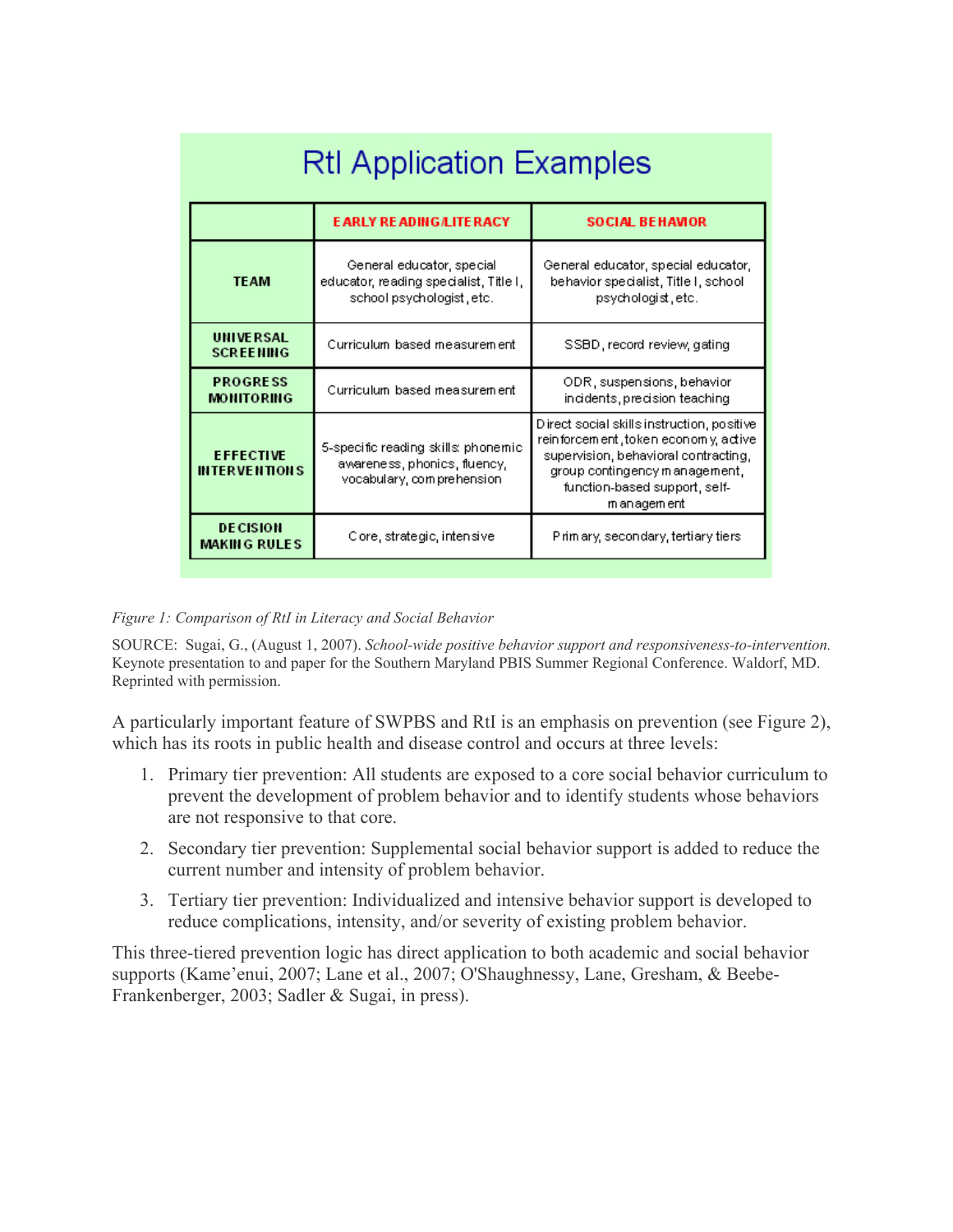

*Figure 2: Integration of Academic and Social Behavior Three-Tiered Continuum of Behavior Support* 

SOURCE: Sugai, G. (June 23, 2001). *School climate and discipline: School-wide positive behavior support.* Keynote presentation to and paper for the National Summit on Shared Implementation of IDEA. Washington, DC. Reprinted with permission.

Although conceptualized as a three-tiered framework, this continuum of evidence-based practices of RtI and SWPBS applications is best represented as a blended integration that has relevance and application across the range of teaching and learning environments that exist in schools and communities. In Figure 3, examples of specific school-based behavioral interventions are organized in the traditional three-tiered framework but also are aligned along this integrated curriculum. If done properly, each practice should have decision rules for determining movement up and down the continuum based on student performance. The specialized nature of interventions and breadth of the continuum will vary by developmental level (e.g., early childhood/preschool, elementary, middle, high school), environmental constraints (e.g., small vs. large school), alternative programming (e.g., correctional school, hospital setting), and so on. For example, an intensive program for students with significant emotional and behavioral disorders might have a structured level system and token economy for all students that involves hourly social behavior progress monitoring and feedback associated with school-wide social skills (primary tier); a peer- or adult-based individualized behavioral contracting system with continuous prompting, monitoring, and feedback (secondary tier); and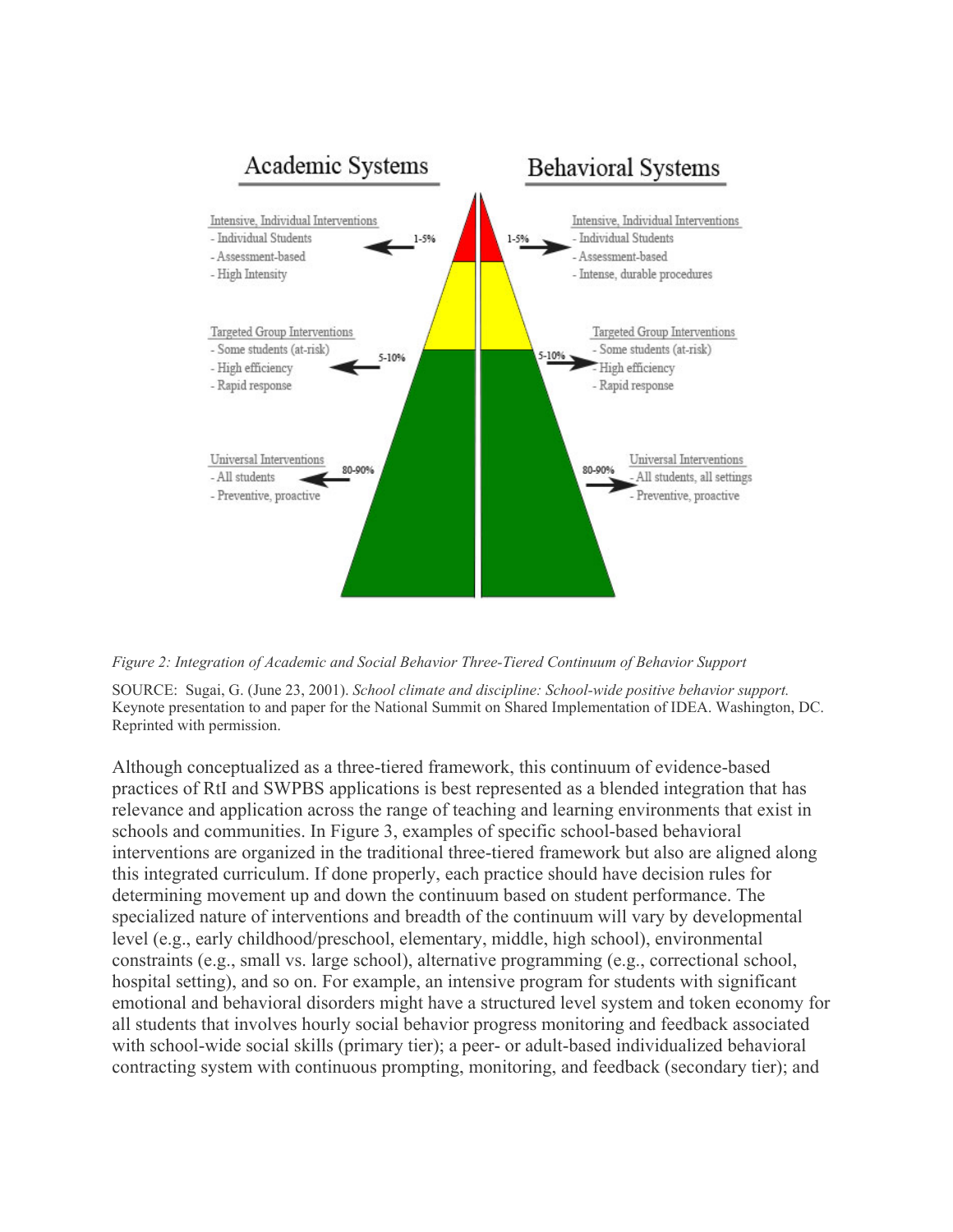cognitive-behavioral counseling sessions every morning that are linked to psychopharmacological and person-centered process planning (tertiary tier).



*Figure 3: Integrated Continuum of Positive Behavior Support With Intervention Examples* 

SOURCE: Sugai, G. (2007, December). Responsiveness-to-intervention: Lessons learned and to be learned. Keynote presentation at and paper for the RtI Summit, U.S. Department of Education, Washington, D.C. Reprinted with permission.

Although applications of the RtI logic and SWPBS approach seem straightforward, research (Christ et al., 2005; Fairbanks, Sugai, Guardino, & Lathrop, 2007; Fuchs & Deschler, 2007; Gresham, 2005; Klingner & Edwards, 2006; Sandomierski, Kincaid, & Algozzine, 2007) has shown that school personnel need to continually rethink their practices in a number of areas.

- 1. How curriculum adoptions and instructional design decisions are made;
- 2. How special and general educators work together to address the needs of all students;
- 3. What assessment tools and procedures are used to make reliable and valid instructional decisions;
- 4. How high fidelity of implementation of best practices is assessed, evaluated, and supported;
- 5. What communications among students, teachers, and families look like;
- 6. How resources are organized to respond effectively and efficiently with students who do not achieve the desired outcomes in response to the intervention;
- 7. What criteria are used to determine whether a practice is evidence based;
- 8. How the practices and systems align with the social, cultural, and educational vision and values of students, family members, and school staff.

In conclusion, RtI is a good framework and logic for organizing and increasing the efficiency with which evidence-based practices are selected, organized, integrated, implemented, and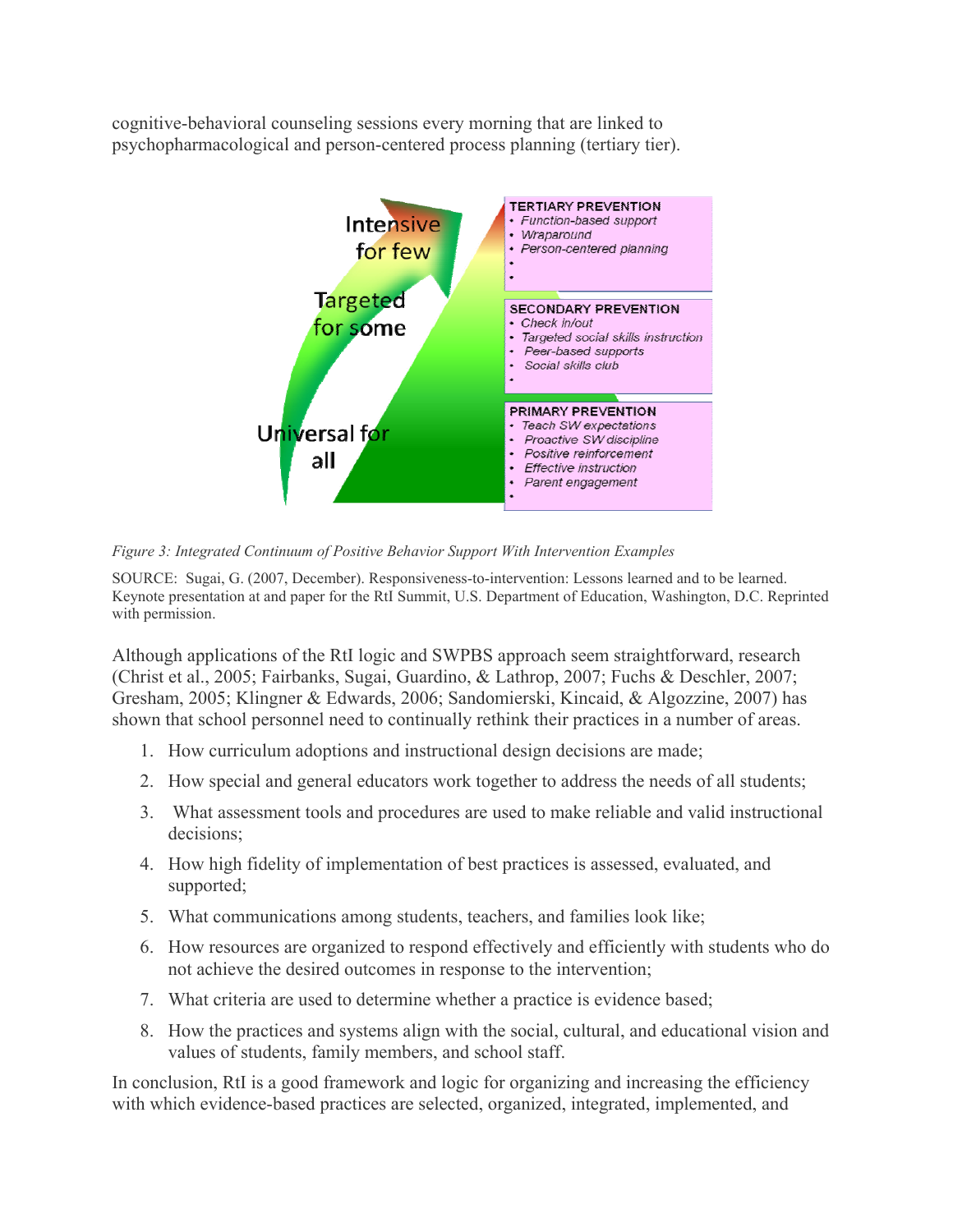adapted. Examples and applications of the RtI logic are being developed, demonstrated, and tested in a number of academic content areas and in social behavior supports. As represented in SWPBS, RtI gives priority to the continuous monitoring of important student performance indicators in response to high-fidelity implementation of evidence-based practices. Timely screening and data-based decisions are encouraged so that more effective and efficient interventions can be provided for students whose behaviors are not responsive to core practices and interventions. Preventing the development and lessening the intensity of problem behavior must be a high priority of instructors seeking to maximize student learning and the impact of effective interventions. If done wisely in the context of other initiatives and interventions across classroom and nonclassroom settings, the possibility of improving student academic and social behavior outcomes can become a reality for all students.

## **References**

- Brown-Chidsey, R., & Steege, M. W. (2005). *Response to intervention: Principles and strategies for effective practice*. New York: Guildford Press.
- Christ, T. J., Burns, M. K., & Ysseldyke, J. E. (2005). Conceptual confusion within response-tointervention vernacular: Clarifying meaningful differences. *Communique, 34*(3), 1–8.
- Fairbanks, S., Sugai, G., Guardino, D., & Lathrop, M. (2007). Response to intervention: Examining classroom behavior support in second grade. *Exceptional Children*, *73*, 288– 310.
- Fuchs, D., & Deschler, D. D. (2007). What we need to know about responsiveness to intervention (and shouldn't be afraid to ask). *Learning Disabilities Research & Practice*, *22*, 129–136.
- Fuchs, D., & Fuchs, L. S. (Eds.) (2007). Responsiveness to intervention [Special issue]. *Teaching Exceptional Children*, *39*(5).
- Fuchs, D., Mock, D., Morgan, P. L., & Young, C. L. (2003). Responsiveness-to-intervention: Definitions, evidence, and implications for the learning disabilities construct. *Learning Disabilities Research & Practice*, *18*(3), 157–171.
- Gresham, R. M. (2005). Response to intervention: An alternative means of identifying students as emotionally disturbed. *Education and Treatment of Children, 28*, 328–344.
- Gresham, F. M., Reschly, D. J., Tilly, W. D., Fletcher, J., Burns, M., Prasse, D., et al. (2005). A response to intervention perspective. *The School Psychologist*, 59(1), 26–33.
- Individuals with Disabilities Education Improvement Act of 2004, Pub. L. No. 108-446, § 1400 et seq.
- Kame'enui, E. J. (2007). A new paradigm: Responsiveness to intervention. *Teaching Exceptional Children, 39*(5), 6–7.
- Klingner, J. K., & Edwards, P. A. (2006). Cultural considerations with response to intervention models. *Reading Research Quarterly, 41,* 108–117.
- Lane, K. L., Rogers, L. A., Parks, R. J., Weisenbach, J. L., Mau, A. C., Merwin, M. T., & Bergman, W. A. (2007). Function-based interventions for students who are nonresponsive to primary and secondary prevention efforts: Illustrations at the